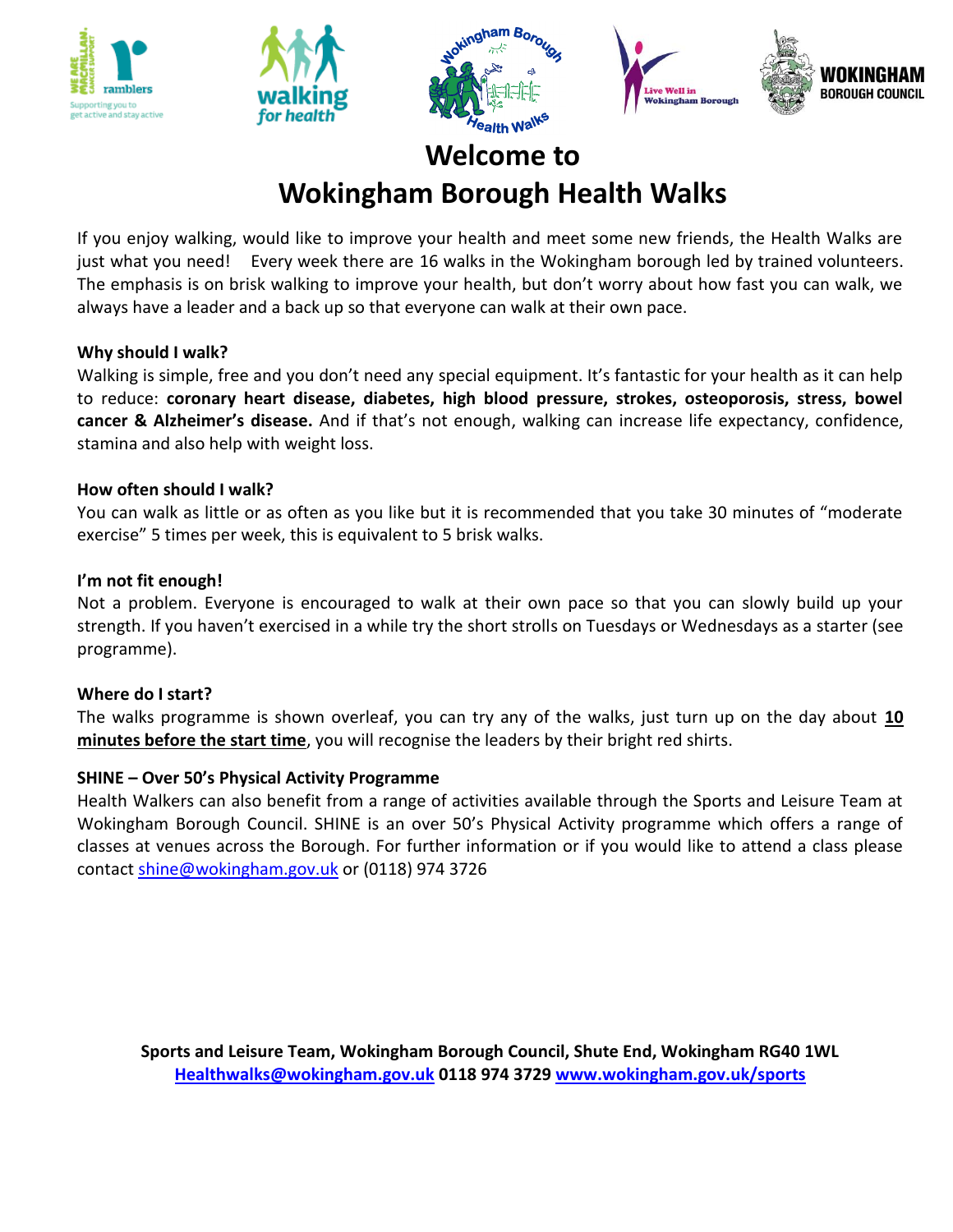# **Information for walkers**

- **Please wear sturdy boots or shoes that are comfortable for walking. Some paths may be muddy or rough. In winter you will probably need waterproof footwear.**
- **It is best to wear lots of thin layers so that you can remove layers as you get warmer!**
- **Bring a bottle of water to keep hydrated**
- **In summer it is advisable to use sunscreen and wear a hat**
- **If you have any medical conditions please check with your doctor before walking.**

### **On the walk:**

- Please try and keep between the two leaders unless you know the route well.
- Let the leaders know if you wish to leave the walk or go on ahead on your own.
- If you have a medical condition which you think may affect you whilst walking e.g. diabetes or heart condition, please let the leader know before hand. If you have any problems stop and wait for the back marker, all leaders have mobile phones and first aid kits.
- If you are allergic to anything in particular and carry an Epi-pen please inform the leader before the walk.
- When walking in fields please keep to paths and try to avoid livestock and dogs.
- When walking on roads please walk in single file and towards oncoming traffic.
- Please note we have a 'no dogs' policy.
- We don't teach stretching exercises anymore but obviously you are welcome to do your own!
- You walk at your own risk.

### **Which walk should I choose?**

All of the walks have been graded. If you look at the details below you can find out what to expect from each walk. If you have not exercised recently or are recovering from an illness it may be advisable to start with the stroll.

|                          | Length          | Difficulty                      |
|--------------------------|-----------------|---------------------------------|
| Stroll                   | 1 mile          | Flat, no hills or stiles        |
| Easy                     | $2 - 3.5$ miles | Mostly flat                     |
| Medium                   | 2-3.5 miles     | May involve small hills         |
| <b>OUOA UVOA</b><br>Hard | 3-4 miles       | May involve hills, stiles/steps |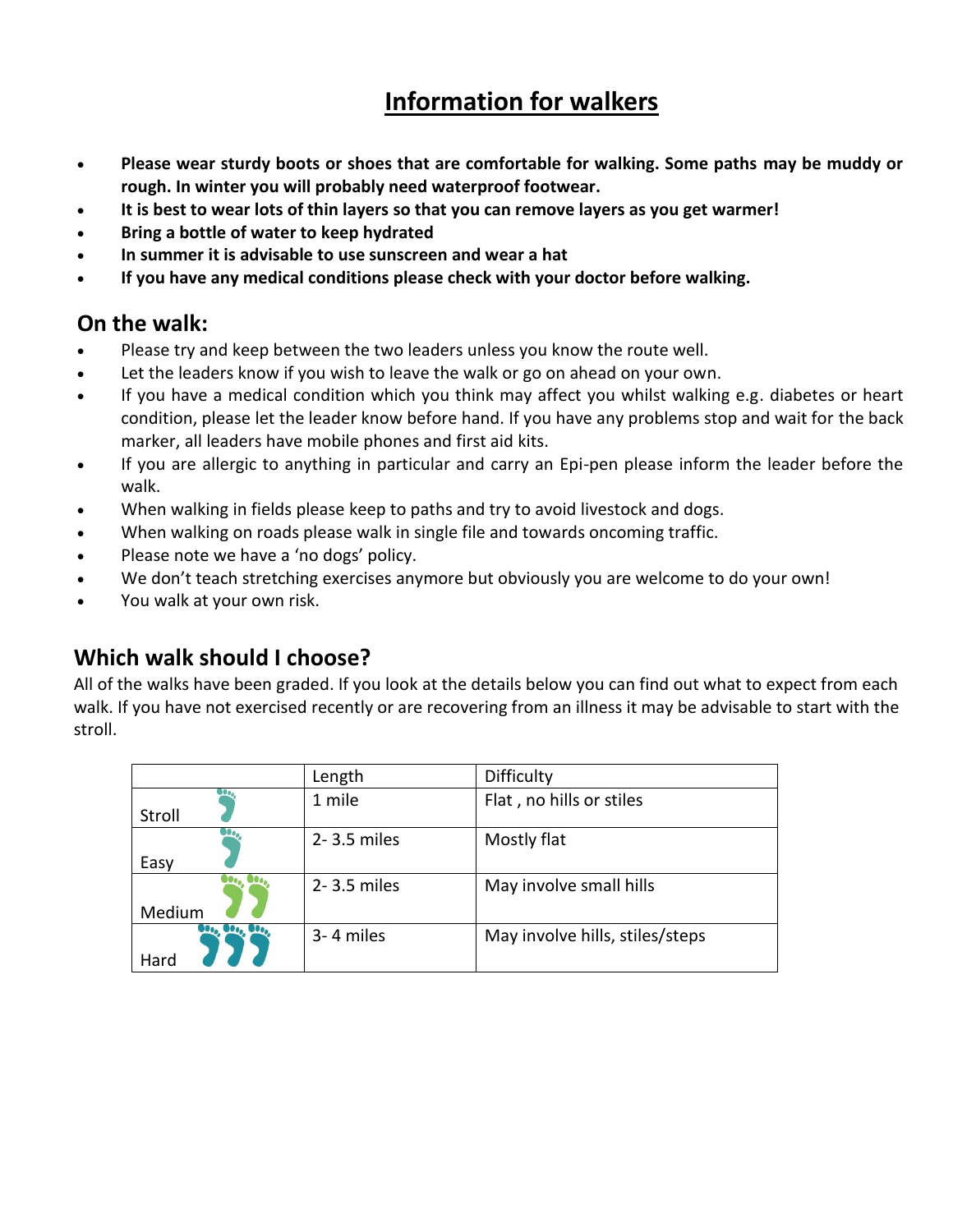## **Walks Programme**

| Day                                | <b>Time</b>                               | Grade                                                                         | <b>Meet</b>                                                                                                | Walk                                                                                                                   |
|------------------------------------|-------------------------------------------|-------------------------------------------------------------------------------|------------------------------------------------------------------------------------------------------------|------------------------------------------------------------------------------------------------------------------------|
| Monday<br>$\hat{\mathbf{v}}$<br>Ŀ  | 10 <sub>am</sub>                          | Medium                                                                        | Redlands Farm Car Park,<br>Evendons Lane, Wokingham<br><b>RG41 4DX</b>                                     | 2.7 miles 50-60 Minutes<br>Walk around Sand Martins Golf Course.                                                       |
| Monday $\leftrightarrow$<br>Ŀ      | 10 <sub>am</sub>                          | Medium<br><b>Boo</b> , 8000                                                   | East Park Farm (car park)<br>Park Lane, Charvil, RG10 9TR                                                  | 2.9 miles 50-60 Minutes<br>Walk through Twyford, Charvil or Ashenbury Park.                                            |
| Monday                             | 6.30 pm                                   | <b>Medium</b><br><b>Jesse Bess</b>                                            | Maiden Centre Car Park, Kilnsea<br>Drive, Lower Earley, RG6 3HE                                            | 3 miles<br>50-65 Minutes<br>Around paths of Lower Earley                                                               |
| Tuesday <>>><br>B                  | 10 <sub>am</sub>                          | Easy<br>$\bullet \bullet \bullet$                                             | Car Park, Dinton Pastures,<br>Davis Street, Hurst, RG10 OTH                                                | 2.8 miles 45-60 Minutes<br>Walk around the lakes of Dinton Pastures                                                    |
| Tuesday<br>Ŵ,<br>B                 | 10 <sub>am</sub>                          | <b>Stroll</b><br><b>Beo</b> o                                                 | Car Park, Dinton Pastures, Davis<br>Street, Hurst, RG10 OTH.                                               | 1 mile<br><b>30 Minutes</b><br>Short half hour walk around Dinton Pastures<br>For those who want a short, gentle walk. |
| Tuesday<br>Ŵ,<br>Ŀ                 | 10 <sub>am</sub>                          | <b>Medium</b><br><b>des, Bess</b>                                             | Cantley Park, near Wokingham<br>Theatre off Twyford Road,<br>Wokingham, RG40 5TU                           | 2.3 miles<br>45-60 Minutes<br>Through fields and woods                                                                 |
| Wednesday<br>Ŵ,<br>B               | 10 <sub>am</sub>                          | Hard<br>$\frac{1}{2}$ (1, $\frac{1}{2}$ (1, $\frac{1}{2}$ ) (1, $\frac{1}{2}$ | Car Park at Royal County of Berkshire<br>Sports & Social Club,<br>Sonning Lane, Sonning. RG4 6ST           | 3.5 miles<br>55-65 Minutes<br>Along the Thames Tow Path towards<br>Reading                                             |
| Wednesday                          | 10 <sub>am</sub>                          | Medium<br>$\bullet \bullet \bullet$                                           | Finchampstead Surgery,<br>Finchampstead Road RG40 3RG<br>(please park in Public Car Park rear of<br>shops) | 2.5 miles<br>50-70 Minutes<br>Through the fields of Finchampstead or California Country<br>Park                        |
| Wednesday<br>≫<br>B                | 10 <sub>am</sub>                          | <b>Stroll</b>                                                                 | California Country Park,<br><b>RG40 4HT</b>                                                                | 1 mile<br><b>30 Minutes</b><br>Shorter walk around the lake and Everglades                                             |
| Thursday<br>Ŵ,                     | 10 <sub>am</sub>                          | Easy                                                                          | Crescent Community Centre,<br>Warbler Drive (near Police Station)<br>Rushey Way, Lr Earley, RG6 4HB        | 2.8 miles<br>45-65 Minutes<br>Through Laurel Park and round<br>Maiden Erleigh Lake                                     |
| Thursday<br>Š                      | 10 <sub>am</sub>                          | Hard                                                                          | Henry Street Garden Centre,<br>Arborfield, RG2 9JY                                                         | 3.6 miles<br>55-70 Minutes<br>Beautiful walk, stunning views. May<br>be muddy/wet!                                     |
| Friday<br>$\hat{\mathbf{v}}$<br>ÈS | 10 <sub>am</sub>                          | <b>Medium</b>                                                                 | Comet Way, near Community Centre<br>off Hurricane Way, Woodley. RG5 4LY                                    | 2.1 miles<br>45-60 Minutes<br>Lanes and Ashenbury Park.                                                                |
| Friday<br>Š                        | 10 <sub>am</sub>                          | Hard<br>8000, 8000, 8000,                                                     | Car Park, School Lane, Wargrave<br><b>RG10 8JS</b>                                                         | 2.7 miles<br>45-55 Minutes<br>Various routes around stunning Countryside.                                              |
| Friday<br>si<br>Ez                 | 10 <sub>am</sub>                          | Medium<br><b>de., Be.,</b>                                                    | Cantley Park, near Wokingham<br>Theatre off Twyford Road,<br>Wokingham, RG40 5TU                           | 2.9 miles<br>50-65 Minutes<br>Pleasant route around the Emmbrook<br>Area.                                              |
| Friday<br>Ŵ,<br>E3                 | <b>1st Friday</b><br>in month<br>10.30 am | <b>Stroll</b><br>$\mathbf{e}_{\mathbf{e}_{o}}$                                | Cantley Park, near Wokingham Theatre<br>off Twyford Road, Wokingham RG40<br>5TU                            | 1 mile<br><b>30 Minutes</b><br>Route around the Cantley area.                                                          |
| Saturday                           | 10 <sub>am</sub>                          | Medium<br>90., GO.,                                                           | Tesco Car Park, Finchampstead<br>Road, Wokingham, RG40 2NS                                                 | 3.8 miles<br>60-75 Minutes<br>Discover Wokingham's countryside.                                                        |
| Sunday<br>$\bm{\mathsf{\hat{v}}}$  | 10 <sub>am</sub>                          | Easy                                                                          | Main car park, Dinton Pastures<br>Davis Street, Hurst, RG10 OTH                                            | 2.8 miles<br>50-70 Minutes<br>Around the lakes of the Country Park                                                     |